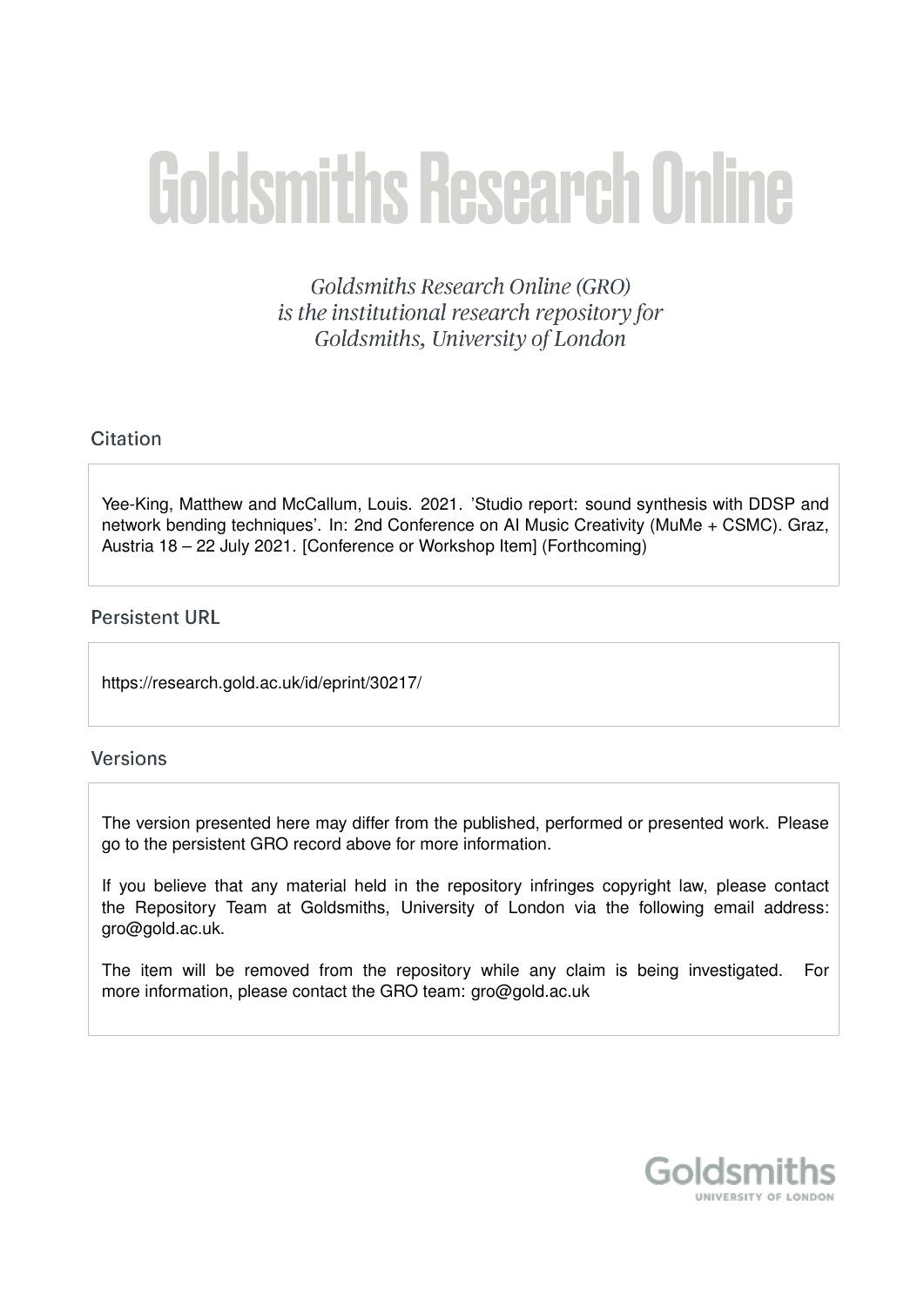# Studio report: sound synthesis with DDSP and network bending techniques

Matthew Yee-King<sup>1</sup> and Louis McCallum<sup>2</sup>

<sup>1</sup> Goldsmiths, University of London <sup>2</sup> Creative Computing Institute, University of the Arts m.yee-king@gold.ac.uk

Abstract. This paper reports on our experiences synthesizing sounds and building network bending functionality onto the Differentiable Digital Signal Processing (DDSP) system. DDSP is an extension to the TensorFlow API with which we can embed trainable signal processing nodes in neural networks. Comparing DDSP sound synthesis networks to preset finding networks and sample level synthesis networks, we argue that it offers a third mode of working, providing continuous control in real-time of high fidelity synthesizers using low numbers of control parameters. We describe two phases of our experimentation. Firstly we worked with a composer to explore different training datasets and parameters. Secondly, we extended DDSP models with network bending functionality, which allows us to feed additional control data into the network's hidden layers and achieve new timbral effects. We describe several possible network bending techniques and how they affect the sound.

Keywords: Sound synthesis, neural networks, network bending

# 1 Introduction

Google Magenta released DDSP in early 2020 (Engel, Hantrakul, Gu, & Roberts,  $(2020)^3$ . It is an extension to the TensorFlow machine learning library, allowing network designers to embed signal processing nodes in a neural network architecture. With DDSP, we can create neural networks with embedded, trainable sound synthesis and sound processing capabilities. In this paper, we will explain why we think DDSP networks represent an exciting creative method for working with sound synthesis, and we will report on our experiences working with and extending on DDSP sound synthesis networks in a composition project.

### 1.1 Previous work

We shall split previous research using machine learning for sound synthesis into two areas: work focusing on synthesis and work concentrate on sampling. A common problem that researchers address in the synthesis work is eliciting control

<sup>3</sup> https://github.com/magenta/ddsp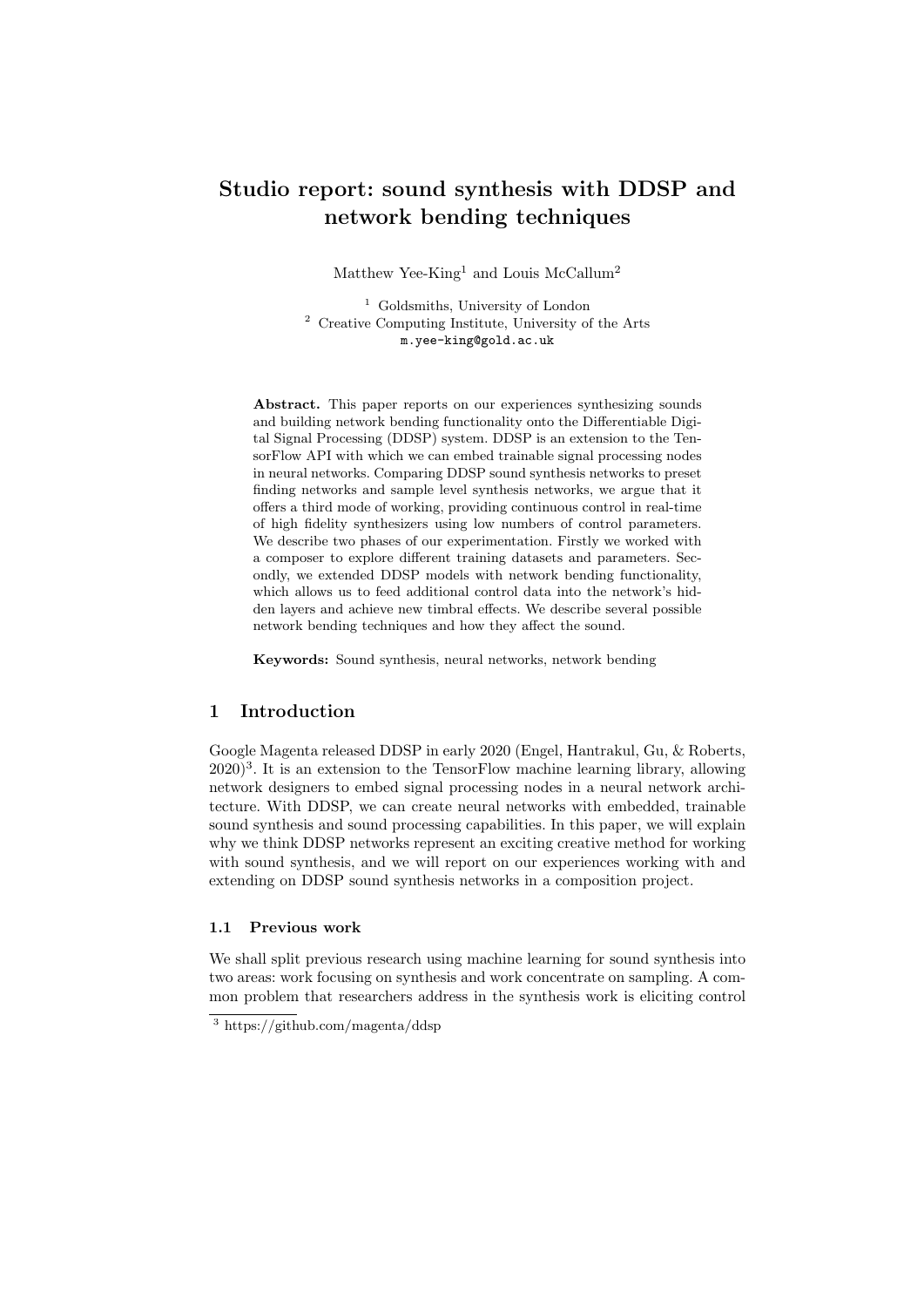data or parameter settings for synthesis algorithms. On the other hand, in the sampling work, a typical problem is how to generate a sequence of audio samples that are statistically similar to a large dataset of input samples. We shall now consider these two areas of study, providing examples and noting limitations.

# 1.2 Machine learning and sound synthesis: preset finders

Preset finders are a category of machine learning-driven sound synthesis systems. They take as an input an audio signal and produce at their output synthesizer parameter settings which cause a given synthesizer to approximate the input sound. When eliciting parameter settings for sound synthesis algorithms, researchers typically view the algorithms as black-box systems external to the machine learning system. In classic early work in this field, (Horner, Beauchamp, & Haken, 1993) used genetic algorithms to optimize FM synthesis parameters to match an input timbre. A more recent example of a preset finder is (Barkan, Tsiris, Katz, & Koenigstein, 2019), wherein the researchers trained a neural network to output a set of parameter settings for a subtractive synthesizer.

One motivation for this black-box approach is the desire to integrate the systems with the mass of commercially available synthesis software. For example, (Yee-King, Fedden, & d'Inverno, 2018) demonstrated the capability of deep networks to automatically program VST plugins<sup>4</sup>, and (Tatar et al., 2016) used a genetic algorithm to elicit presets for a commercial hardware synthesizer. Another motivation for preset finding is enabling a more fulsome or dynamic exploration of the space of possible sounds for a given synthesis engine than is possible using standard synthesizer programming techniques or through the use of presets. In other words, to answer the question 'What is the full timbral range of this synthesizer?'. (Tubb & Dixon, 2014) and (Yee-King, 2011) considered exploration of sound synthesis spaces and more recently, (Esling, Masuda, Bardet, Despres, & Chemla-Romeu-Santos, 2020) applied the concept of latent spaces to the exploration of sound synthesis space.

One advantage of preset finders based on neural networks is that the resulting networks are comparatively small and can potentially run in real-time. For example, (Yee-King et al., 2018) were able to infer parameters for a Yamaha DX-7 emulator in milliseconds once they had trained the network, and (Esling et al., 2020)'s preset finder operated in 'almost real-time'. On the other hand, a limitation of systems that learn to program external synthesizers, especially preset finders, is that they are one-shot systems that do not generally provide continuous control. So preset finders may not unlock the dynamic timbral potential of the synthesizer. DDSP models address this problem by mapping low dimensional but continuous features such as pitch and amplitude to high dimensional synthesizer controls, enabling dynamic and stateful timbre control.

<sup>4</sup> https://steinbergmedia.Github.io/vst3 doc/vstsdk/index.html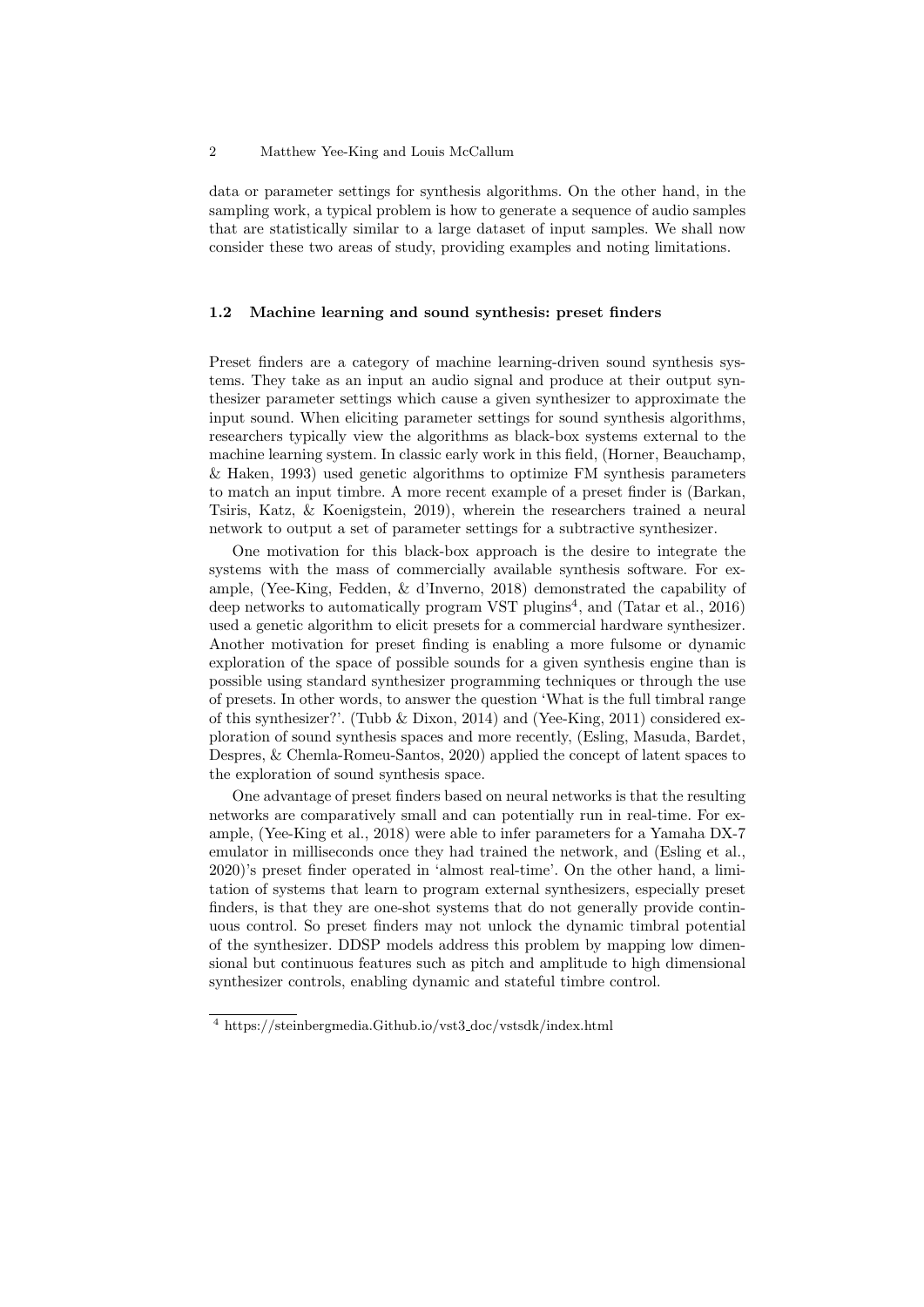#### 1.3 Machine learning and sound synthesis: sample generators

The other body of work mentioned above has audio samples as its substrate instead of synthesis algorithms and parameter settings. The aim is to train neural networks to generate raw audio samples, normally with raw audio samples as training input. Wavenet, reported by (van den Oord et al., 2016) is an example of such a system. These systems are capable of generating remarkable results. For example, a collection of example outputs from OpenAI's jukebox system led to a flurry of media attention because they were realistic enough to be considered as 'long lost' tracks by famous artists (Dhariwal et al., 2020). The DadaBots project of Zukowski and Carr also uses the SampleRNN model to generate audio in specific genres, including Black Metal and Math Rock (Zukowski & Carr, 2017).

One major problem with these raw audio synthesis networks is that they tend to be very large. For example, the openAI jukebox system was trained using hundreds of GPUs for weeks, and it has billions of parameters. It takes hours with many GPUs to render a minute of audio, so these systems are not accessible to regular musicians.

In response to this problem of size, researchers have explored other approaches for synthesizing raw audio with smaller networks. For example (Collins, Ruzicka, & Grierson, 2020) generated sequences of spectral frames and (Kiefer, 2019) used conceptor networks to create highly malleable sonic models. The realism of the resynthesis is not comparable to the larger systems, but these systems have much potential for creative exploration. An interesting approach to creative exploration is using network bending techniques to manipulate the network's hidden layers, as described by (Broad, Leymarie, & Grierson, 2020). We build on this work by using network bending techniques to patch into the hidden layers of trained DDSP models.

In summary, we have discussed some machine learning systems that operate on synthesis algorithms and others that operate upon raw audio samples. The former offer limited dynamic synthesizer control, but they integrate with existing technology, and they can potentially run in real-time. On the other hand, lowlevel sample generators can create impressive results, but they are extremely computationally expensive to train and run and offer little chance any time soon of real-time interactive control. Recent work has shown that smaller networks can generate audio, but their fidelity and long-range coherence is not comparable to the larger networks.

In this paper, we will consider the capabilities of a third class of sound generating system besides preset finders and raw audio synthesizers, which is made possible via the DDSP library. This class of system combines features of the synthesizer preset-finder systems with features of the audio-based systems. The system uses a fixed architecture, additive and noise synthesizer to create realistic instrument sounds, but the model is embedded in a deep, recurrent neural network. We can train the same model to emulate different instruments with fine-grained, continuous control via a stream of pitch, amplitude and feature data. We have run these models in real-time on a current-generation commodity GPU (Geforce 2070).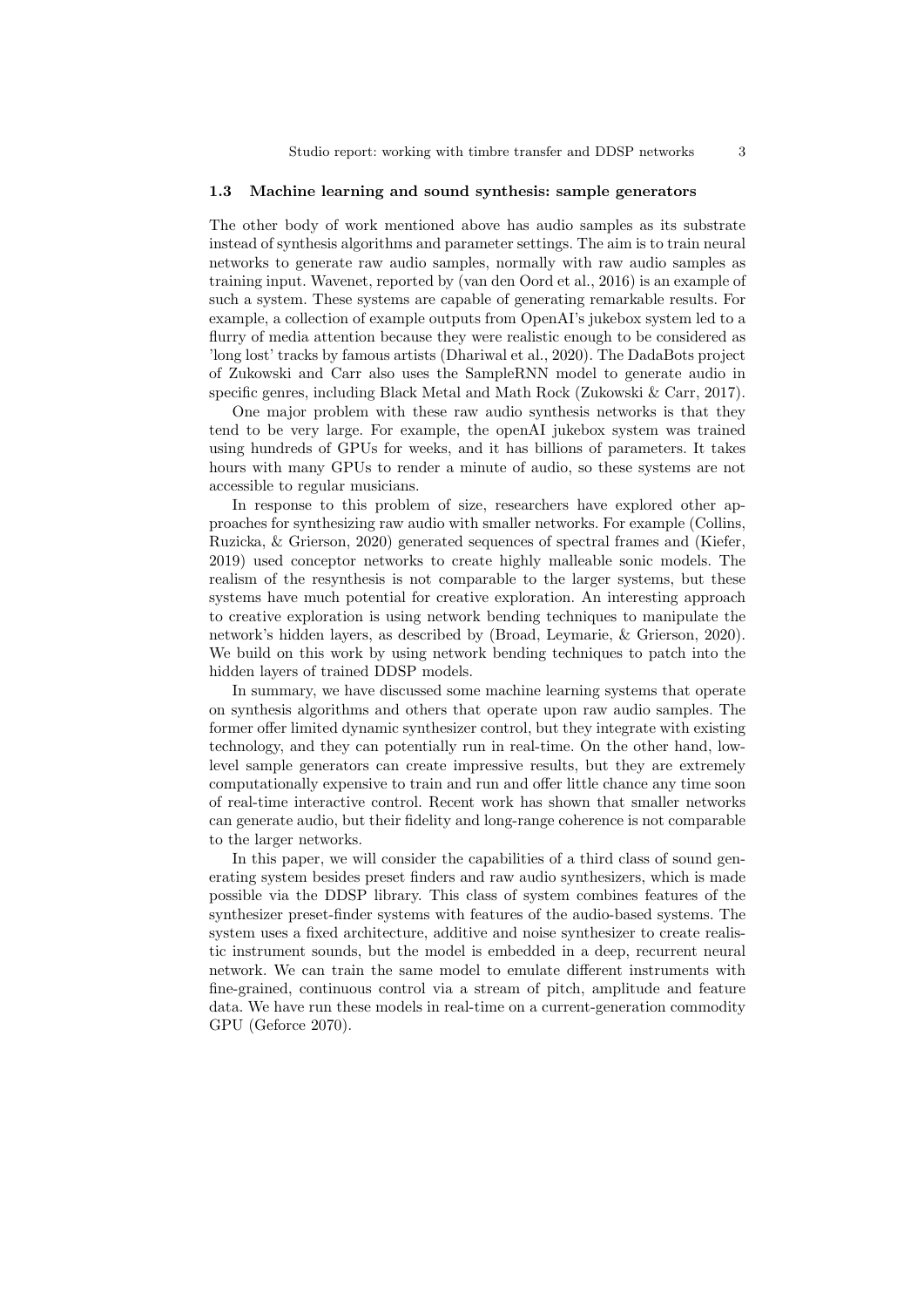# 2 Artistic context

# 2.1 Artists making use of 'unwanted' artefacts

We position our work as aiming to explore the space of possible sounds creatively, rather than endeavouring to solve the engineering problem of how to perfectly model and resynthesize a given instrument. Consider the example of the Roland TB-303 synthesizer, which according to music technology folklore, Roland originally designed as a guitar practice  $\text{aid}^5$ . Once the 303 arrived in the hands of certain musicians, they exploited the artefacts of its resonant filter and oddly designed, accented step sequencer to contribute to the sound of a completely new musical movement, acid house. The idea of taking a musical tool and exploiting its (often unintended) quirks to create interesting new sounds should be familiar to most electronic musicians and sound designers.

### 2.2 The composition project

The other contextual element of this work is the project we are working on. We have been developing our DDSP models in the context of a creative project working with the human voice. When we gained access to DDSP in early 2020, our first experiments involved incompletely training a model on a Whitney Houston acapella and then using it to resynthesize new vocal inputs. The model generated a fascinating, ghostly noise that was somewhat pitched and subtly dynamic. The results of these initial experiments inspired us to put together a composition project based around DDSP networks. In this project, we are working with a composer to create a through-composed piece of music for human singer and neural network.

# 3 Experiments with DDSP

#### 3.1 Phase 1: working with the basic models

We trained the model using a Whitney Houston acapella. The recording includes some backing vocals and delays on the voice, which it was not possible to easily remove. In the initial phase of the project, it was only possible to train and run the model at a 16kHz sample rate due to technical constraints in the data processing pipeline. The DDSP library was undergoing rapid development during our project, meaning our code had to be re-written a couple of times. We carried out the training using the DDSP colab notebook from the DDSP GitHub repository with a GPU back-end on the Google infrastructure. We ran the training for a few hours, aiming for the loss value recommended by the instructions in the notebook of around 5.0. We then downloaded the trained model for offline inference (resynthesis).

<sup>5</sup> https://www.theguardian.com/music/2011/jun/15/tadao-kikumoto-roland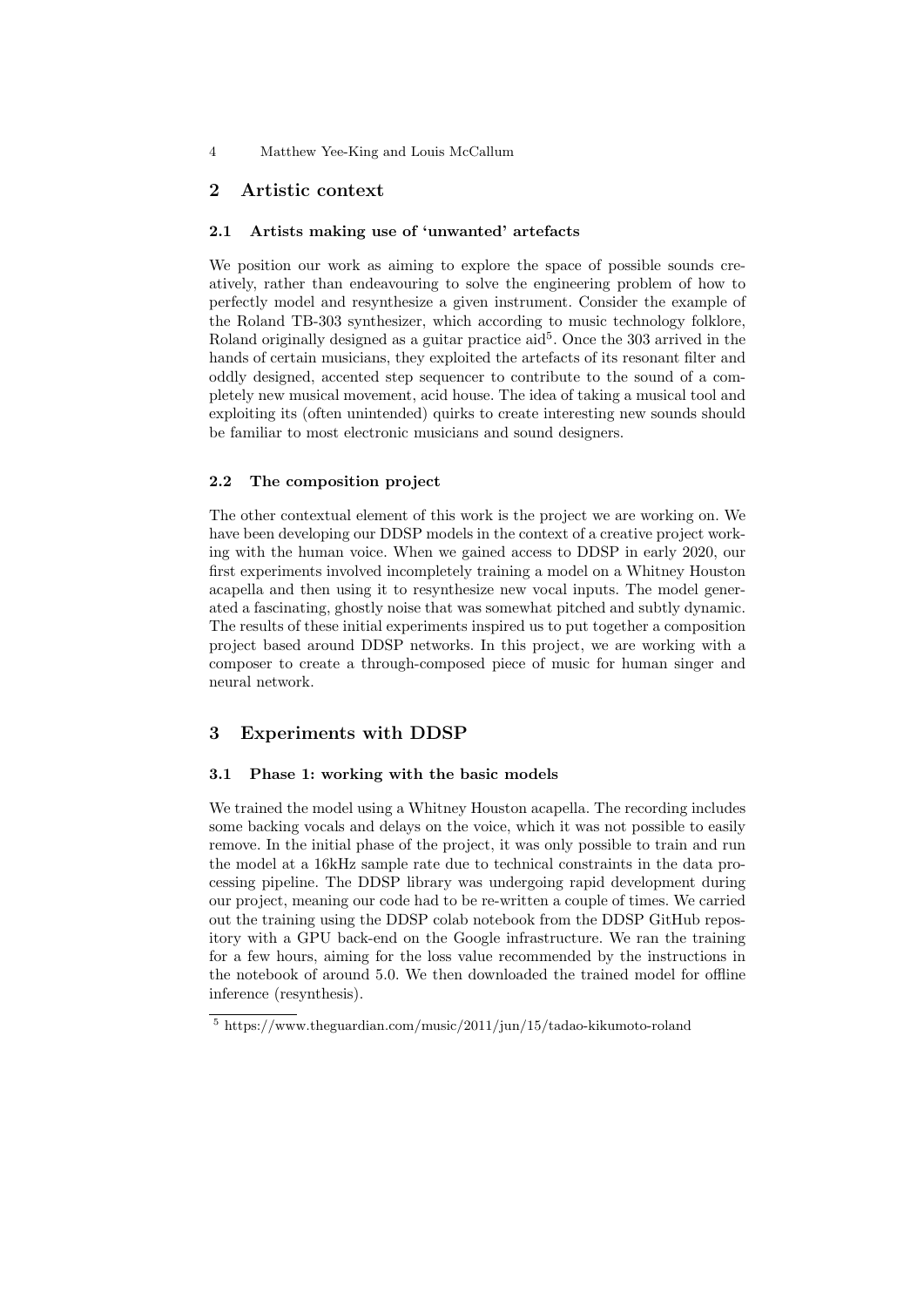In order to run the network in inference mode in real-time, we reworked the resynthesis colab notebook provided by the DDSP repository into a standalone script. This script reads audio in blocks from the audio input of the machine and feeds the blocks to the model for resynthesis. We have made the script available<sup>6</sup>. The resynthesis script operates at a 16kHz sample rate with a window size of 2048 samples and a hop size of 64 samples. This provides 250 pitch and loudness values per second as an input to the network. We were able to run this system in real-time on a Geforce 2070 GPU-equipped laptop. Further investigation showed that the main bottleneck was actually the CREPE pitch extractor, as opposed to the resynthesis model itself. The model can be run on a regular CPU if the pitch extraction is done beforehand. Figure 1 illustrates the output of our first



Fig. 1. Top left and right spectrograms are from our first experiment. Firsly the input which is a string-like sound playing an ascending note sequence on an analog Korg MS20 synthesizer, secondly the Whitney Houston model resynthesizing this input. Below that is a spectrogram of a live demonostration on national radio of our realtime DDSP model.

trained model in response to an ascending note sequence played with an analog string-like sound on a Korg MS20. The interesting features of this image are the wavering pitch around the later note transitions and the additional noise that can be seen in the output spectrogram. The wavering pitch is most likely because the pitch tracker is uncertain during the attack and release portions of the notes.

The noise is partly inadequate training data - we were training with only a few minutes of quite noisy audio as opposed to training with about 30 minutes of clean single instrument sound as described in the original DDSP paper. The

 $6 \text{ https://github.com/yeeking/ddsp-experiments/}$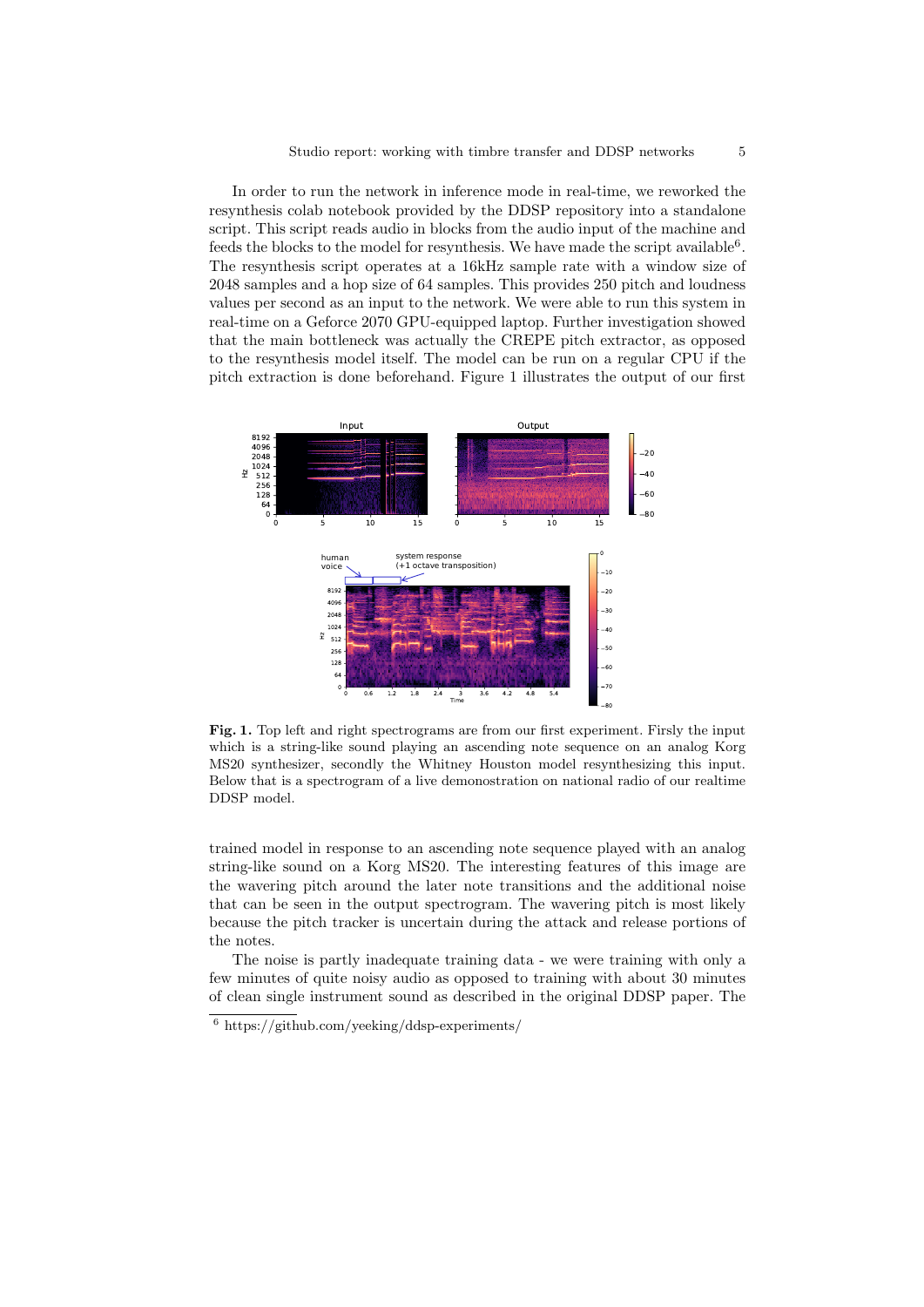noise is also a characteristic of the voice which has a much breathier timbre than the synthesizer sound fed to the input. Around note onsets, the noise was quite dynamic - the sound had the breathy, ghostly quality that first encouraged us to work more with DDSP and voices. We were also able to give a public demonstration of our real-time DDSP system. Figure 1 shows the spectrogram of a DDSP flute model interacting in real-time with a human singer on national radio. We used this impromptu opportunity to test out the real-time performance of the system. The singer was Taryn Southern, who was a guest on the radio show. All the guests on the show were clearly taken aback by the rich timbral quality of the model. We have archived the section of the radio show<sup>7</sup>.

# 3.2 Phase 2: network bending



Fig. 2. The DDSP network model. Frequency and amplitude values are fed in, and control values for the 101 harmonic oscillator bank and noise FIR filter are produced. The three network bending points are highlighted as 1, 2 and 3. Transforms and signals are applied to the activation values of nodes in these layers.

Having familiarised ourselves with DDSP operations such as training and resynthesis in the first phase, in the second phase, we investigated how we could gain new types of control over the synthesis engine. We took inspiration from the ideas of network bending reported by (Broad et al., 2020), who used it to manipulate image generating networks. In essence, the concept of network bending is to take a pre-trained network and to apply additional signals or transformations to activations between its hidden layers during inference. The technique does not intend to improve the performance of the network in a technical sense. Instead, it aims to expose additional creative capabilities.

We developed several iterations of the software, and this process is described below. We experimented with four types of transformation and signal inserts: sine modulation, signal inversion, signal ablation and thresholding. Table 1 provides details of the transformations, and Figure 2 shows where the insert points are

 $^7$ https://github.com/yeeking/ddsp-experiments/blob/main/radio5system/call and response radio5 2.mp3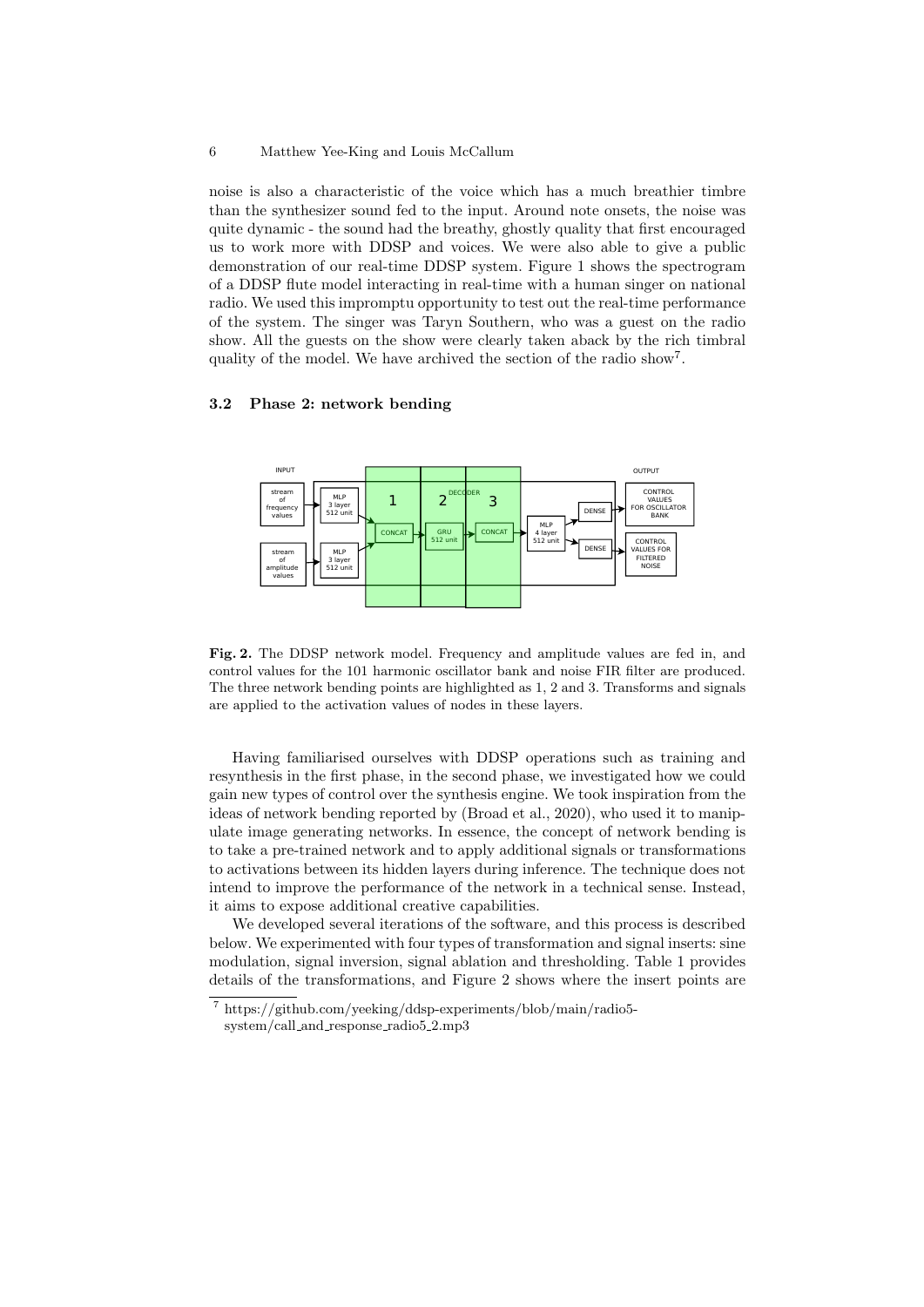on the network model. We discuss the effects of the transformations below. The software is available on GitHub<sup>8</sup>. We have also provided audio examples of the network bending experiments online<sup>9</sup>.

| Transform Operation |                                                                                           | Parameters         |
|---------------------|-------------------------------------------------------------------------------------------|--------------------|
| Oscillate           | $ A $ :,units $  + \sin(\text{freq}) * \text{depth}$                                      | freq, depth, units |
| Threshold           | $ A :$ , units $\lt$ thresh=A.min, A $[:$ , units $\gt$ thresh=A, max $\lt$ thresh, units |                    |
| Invert              | $ 1 - A $ : units                                                                         | units              |
| Ablate              | $[A]:$ , units $] = 0$                                                                    | units              |

Table 1. The network bending transforms we applied to the network

Developing the user interface and workflow The first version of the network bending software used a JSON-style data structure to specify the transformations. The workflow for this system was to write out the JSON specification, run the resynthesis offline, then audition the resulting audio file. When working with the composer, we found that this workflow did not meet their needs as writing JSON was unfamiliar to them, and the offline processing did not allow for rapid parameter exploration. To solve these problems, we implemented a graphical user interface on top of a real-time audio renderer, as shown in Figure 3. This allowed the composer to specify the same parameters but using sliders and drop-downs. It also allowed them to hear the effects of the parameter changes in real-time. This is more aligned with how a typical synthesizer or DAW works.

In this second version, the resynthesis engine operates upon a pre-existing audio file from which the pitch and amplitude inputs for the DDSP model have already been extracted. This allows the resynthesis to run in real-time without GPU acceleration as it only requires the computationally expensive step of extracting pitches with the CREPE model to happen once. In a third iteration of the software, we added MIDI control for the network bending parameters.

Selecting the input point As you might expect, we found the position in the network where we apply the transformation has an impact on the perceptual changes to timbre in the sound generated by the model. The first fully connected layer seemed to be where the most fruitful and interesting timbral changes occurred. The effects of applying changes to the final fully connected layer tended to be more pronounced although with less subtlety, often characterized by a general boosting in terms of amplitude across the whole spectrum. Changes in the recurrent middle layer (GRU) seem to have a limited auditory effect.

Effect of transform type: ablation, oscillation, thresholding and inversion The ablation (zeroing) of a proportion of units in the first fully connected

<sup>8</sup> https://github.com/Louismac/network-bending/

 $^9$ http://louismccallum.com/network-bending-audio-examples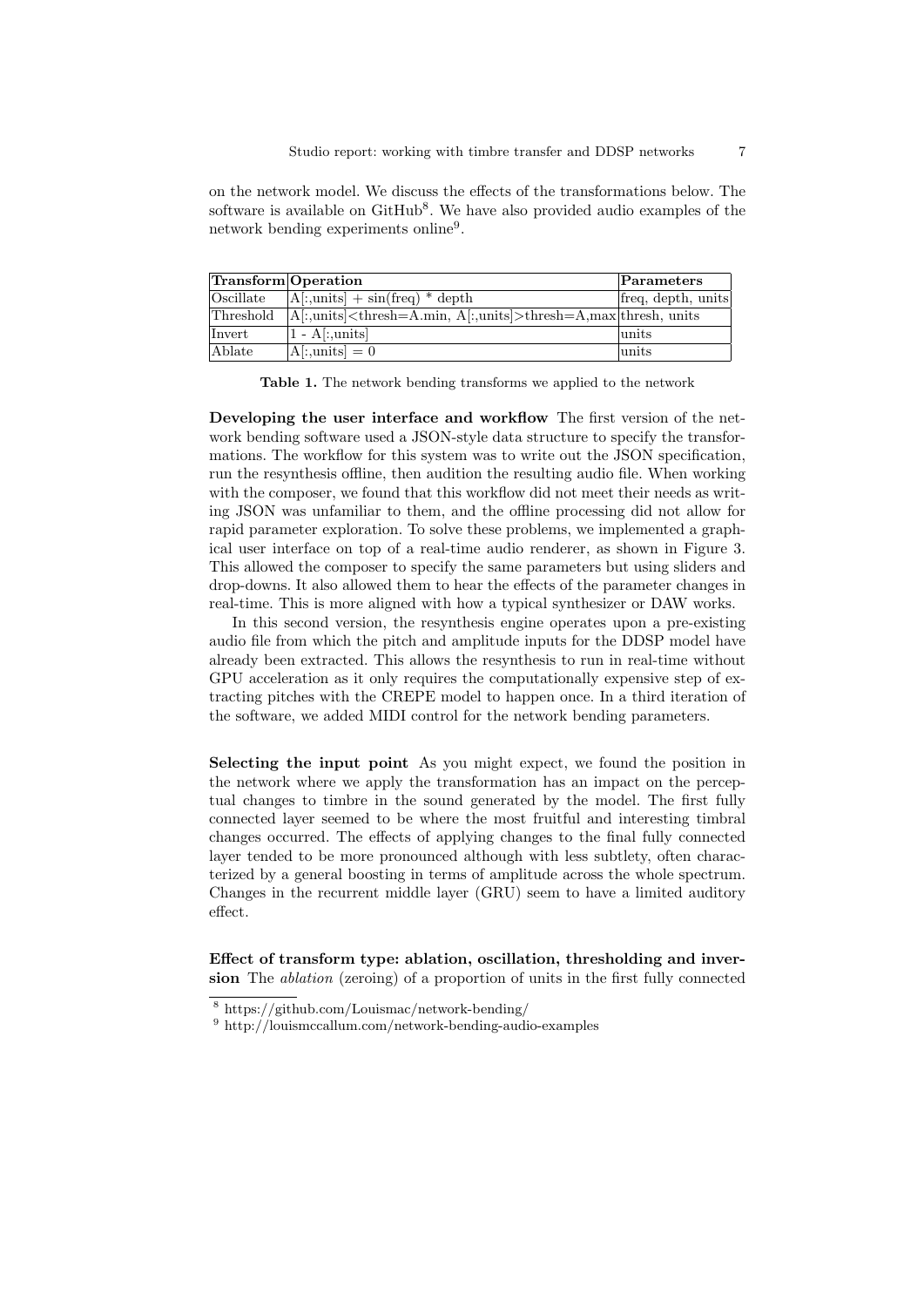

Fig. 3. A screenshot of the graphical interface for applying transformations

layer causes a vibrato effect across all frequencies. The effect ranges from a subtle vibrato at 65% ablation through to a strong effect at 95%. The oscillation transformation adds filtering and artefacts to the output at a controllable depth and frequency. In this respect, it has some similar qualities to using an LFO to control a filter parameter on a regular synthesizer. Adding a threshold to the first layer adds more noisy artefacts, whilst including it in the final fully connected layer blows up into heavy white noise with only a small proportion of units. We did not find very interesting effects from the inversion transformation. It is also possible to chain multiple transformations together to craft a sound quite far from the timbre of the original training audio. Even in these more destructive modes, the input pitch often remains perceptible.

Unit Selection In our original design, we selected units for transformation at random with a fixed proportion. In our second, GUI version we able to change the proportion over time, rather like a gain for the timbral effect of a particular transform. Being able to control this whilst playing creates opportunities to work on structure and variation throughout a longer performance or composition. Beyond this positive outcome, a more informed selection process for the subsets of units is a promising area for further research.

# 4 Next steps and future work

At the time of writing, we are completing the final composition phase of the project, wherein we will produce the final piece of music. We have commissioned two vocal recordings, each from a different vocalist. We are working closely with the composer to evaluate a range of different configurations of training data, network bending and pre-processing of pitch and amplitude data. A particularly interesting recent development is the release of a PyTorch implementation of DDSP, which allows models to be exported to PureData external format<sup>10</sup>. We are currently enjoying investigating this and will report more in a later paper.

 $^{10}$ https://github.com/acids-ircam/ddsp\_pytorch